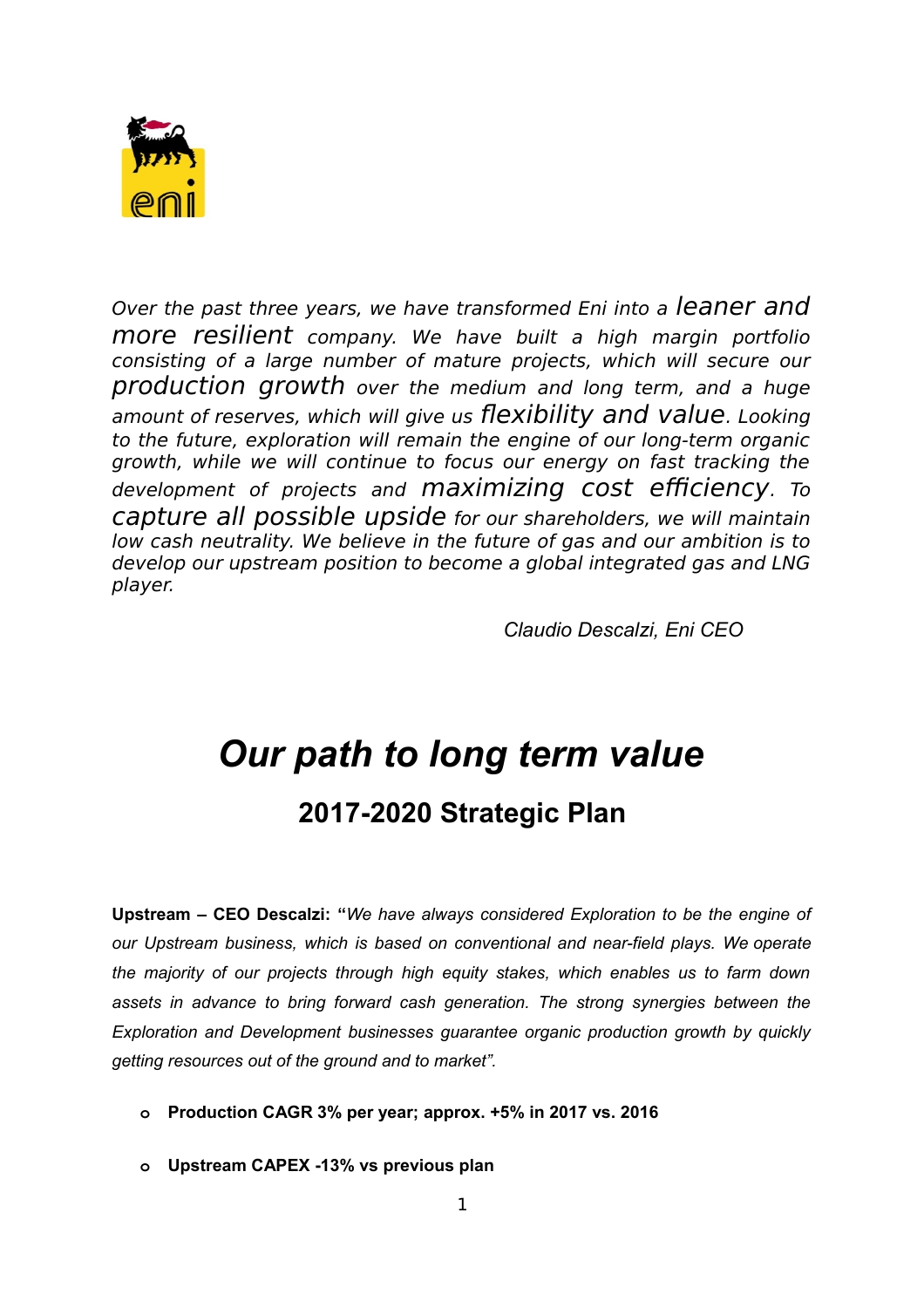#### **o Exploration: 2-3 bln boe of new resources**

**Mid-downstream – CEO Descalzi: "***We have almost completed the restructuring of the Gas & Power and Refining & Marketing businesses, increasing efficiency and maximizing equity returns. Although we are experiencing oversupply in the gas market, with prices expected to remain low until 2020, our midstream business will continue to benefit from the alignment of gas supply contracts to market prices and from the full recovery of take-or-pay contracts. In Refining & Marketing, we expect positive results over the course of the new plan as we further reduce our breakeven refining margin and enhance marketing results".*

- **o G&P in structural breakeven from 2017; EBIT > €600 mln by 2020**
- **o Refining breakeven at \$3/bbl margin by 2018**
- **o Chemicals: €1.2 bln of cumulative operative cash flow by 2020**

**Financials – CEO Descalzi: "***After two years of lower investment and fragile confidence across the global oil industry, we are forecasting a slow increase in oil prices up to 70 \$/b by 2020. Nonetheless, we will remain disciplined, maintaining our CAPEX cash neutrality below 45\$/b, on average over the four year period. Financial flexibility will help secure the sustainability of our remuneration policy as oil prices remain lower and enable us to capture upside should the economic environment improve".* 

- **o Efficiency**
	- **o Capex: -8% vs. previous plan**
	- **o New projects average breakeven: 30\$/bbl**
	- **o New disposals target: €5-7 bln by 2020**
- **o Cash Flow** 
	- **o Free Cash Flow > €20 bln**
	- **o Cash Flow From Operations €47 bln**
	- **o CAPEX Cash Neutrality < \$45/bbl**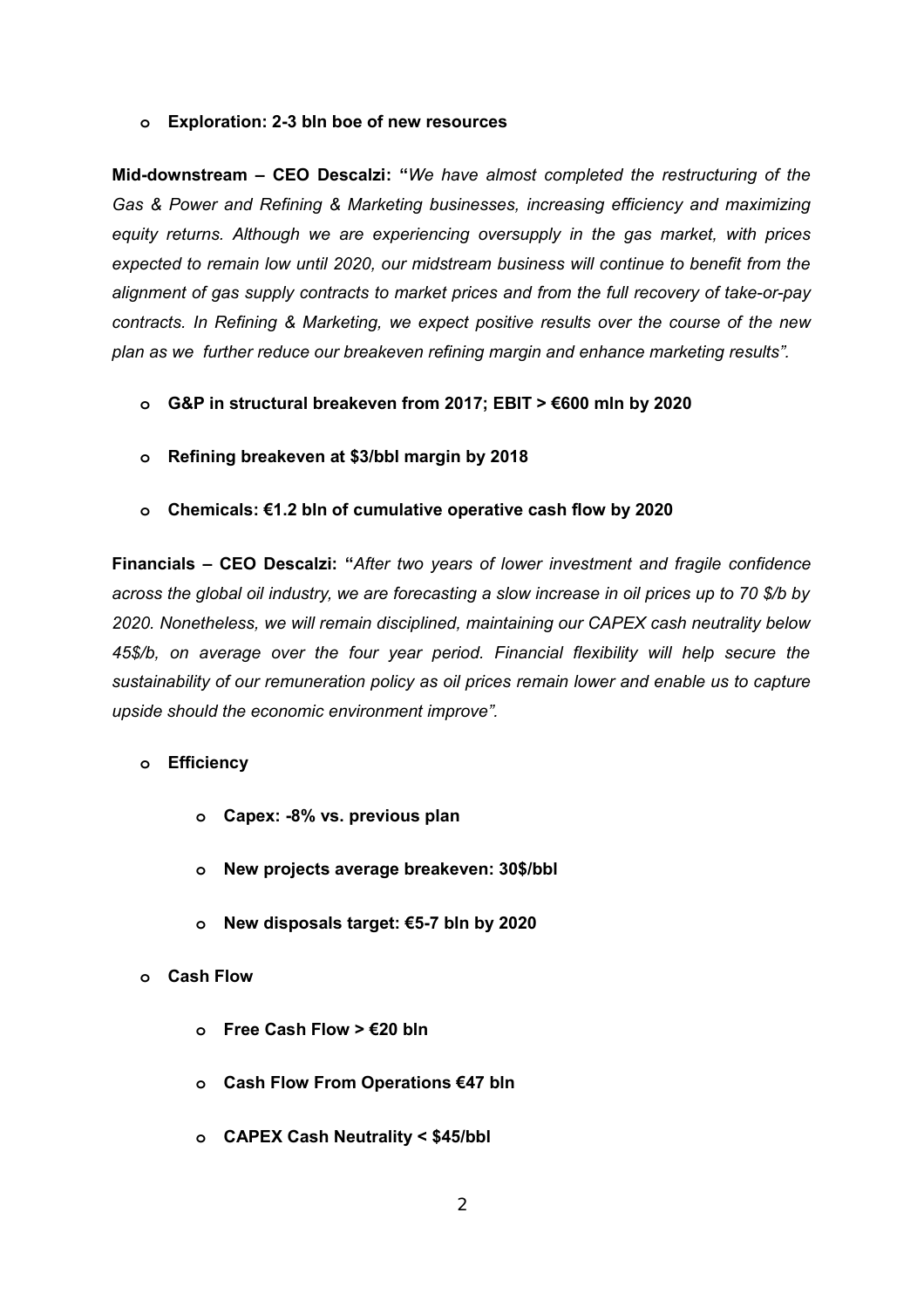- **o Organic cash neutrality (CAPEX+dividend): in 2017 with \$60/bbl, in 2018- 20 < \$60/bbl**
- **o Shareholder remuneration**
	- **o Confirmed 2017 dividend proposal of €0.8 per share full cash**
	- **o Progressive distribution policy based on earnings growth and macro environment**

*London, March 1, 2017* - Claudio Descalzi, Eni's CEO, presents today the company's 2017-2020 Strategic Plan to the financial community.

Eni is leveraging on its core strengths to build a broad portfolio of high margin opportunities, enabling it to capture upside as oil prices improve and defend value in future downturns.

Taking into account the Group's transformation process and the targets set out in the plan, Eni intends to confirm a **2017 dividend of €0.8/share full cash**. The distribution policy will be progressive based on underlying earnings growth and the macro environment.

# **Upstream**

Hydrocarbon production is expected to grow by **3%** per year across the 2017-2020 period. This will be achieved primarily by the ramp-up and start-up of new projects and the production optimization, which are expected to contribute around **850 kboed** in 2020.

Exploration remains a fundamental value driver for the company. Throughout the plan, Eni expects to deliver **new discoveries of 2-3 billion boe**, almost two times the discoveries of the previous plan, by drilling around 120 wells in more than 20 countries. This will be achieved despite a 10% reduction in exploration CAPEX.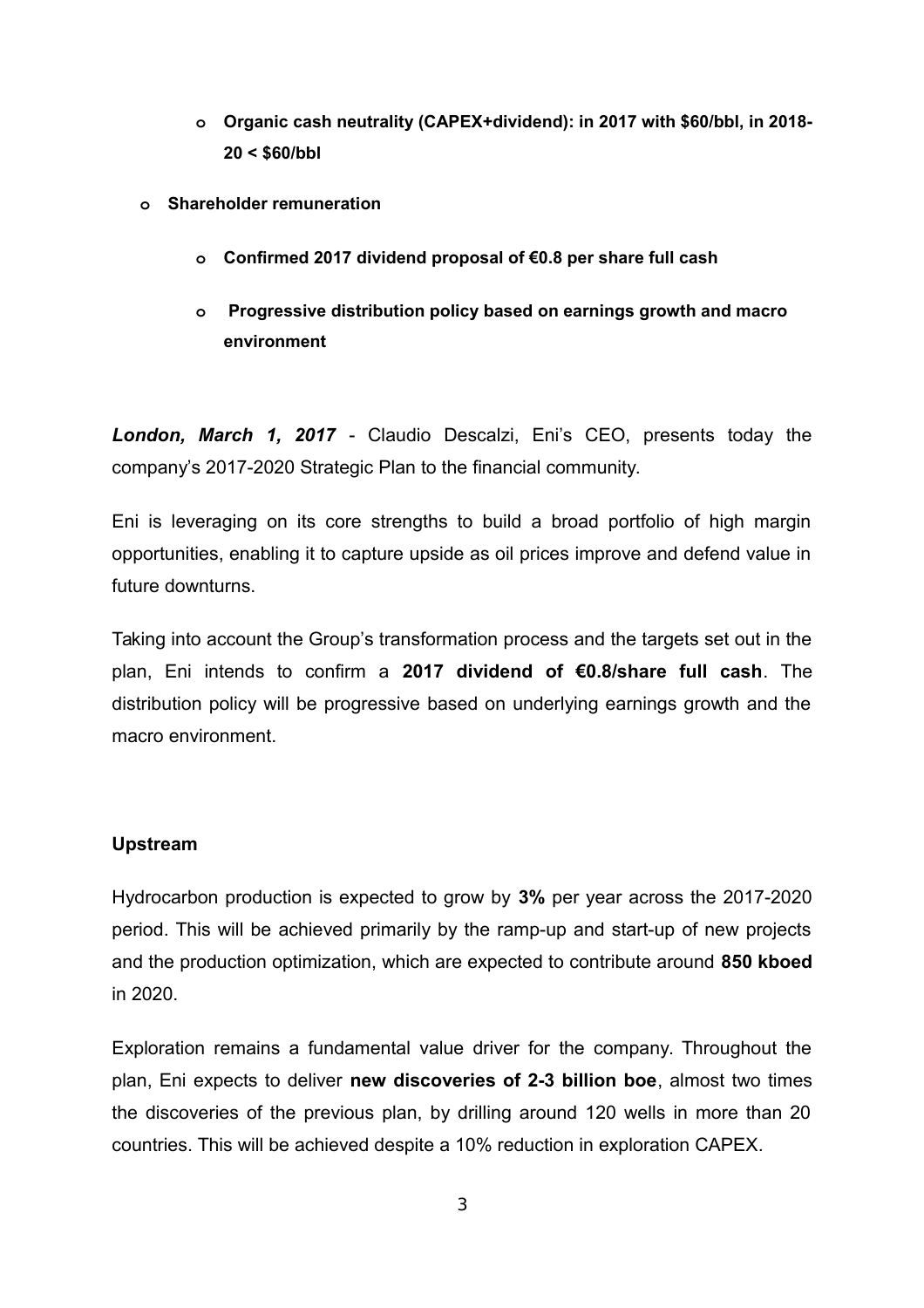Eni's portfolio flexibility, the success of its ongoing exploration strategy, synergies with existing assets and contract renegotiations will enable the average breakeven price of new projects **to be approximately \$30/bbl**.

## **Gas and Power**

Eni's G&P business is expected to reach **breakeven in 2017 and positive later on** as it benefits from the alignment of gas supply contracts to market conditions and a reduction in logistics costs.

The G&P business has a new strategy: to go from being a leading European player to becoming the company's global gas and LNG marketing arm, with a more integrated relationship with Upstream producing benefits.

G&P's new strategy will focus on:

- Maximising the return of equity gas
- Developing a competitive LNG portfolio
- Transforming the retail business into a subsidiary

The **EBIT** from 2019 is expected to be in excess of **€600 million**.

### **Refining & Marketing and Chemicals**

In order to address the structural weaknesses in the Refining sector, Eni's target is to reduce its **breakeven margin to around \$3/bbl** by 2018. To do this, Eni will leverage on:

- Optimization in existing plans
- Ramp up of the green refinery in Venice and start up of Gela, targeting over **1 mln tons of production**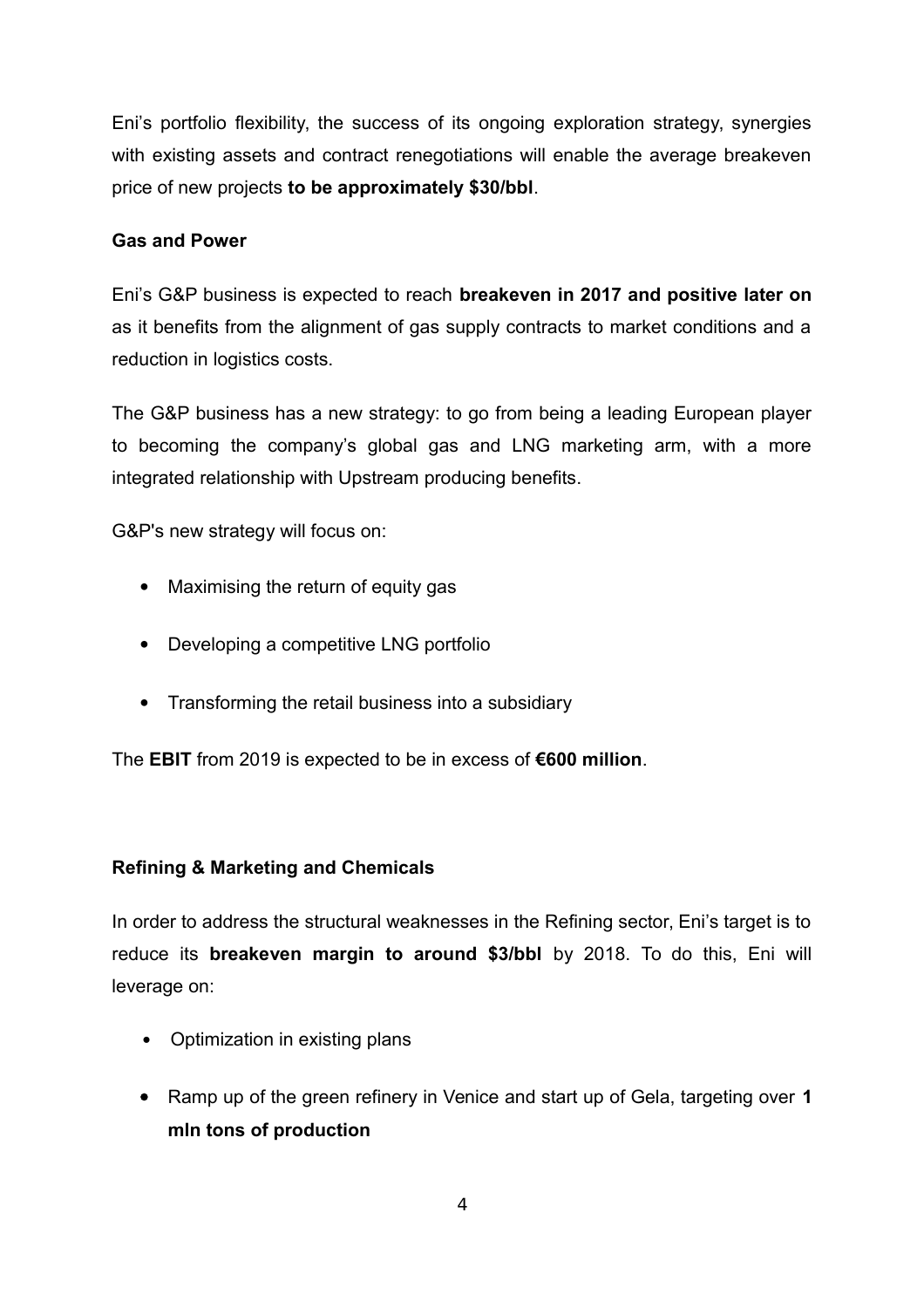- Logistic rationalization
- Growth in marketing results through innovation and efficiency

This will generate a cumulative **€3.3 billion** contribution to **cash flow from operations** and an EBIT increase of **€300 mln over the plan period**, at a constant 2017 scenario.

In Chemicals, Eni plans to achieve an EBIT of around €300 mln per year and a cumulative operating cash flow of €1.2 bln thanks to:

- Greater integration, optimization and flexibility
- Refocusing on high margin specialities
- Green chemicals and international expansion

# **Financial strategy**

Investments over the four-year plan are focused on high value projects with accelerated returns and on the development of conventional assets. **CAPEX** of approximately **€31.6 billion** represents an **8% reduction** at constant foreign exchange rates versus the previous plan, mostly related to upstream portfolio, project activity rescheduling and contract re-negotiations. This has been partially offset by the increased effort of around €500 mln in other businesses, mainly renewable energy, a growing component of Eni's decarbonization strategy. Moreover, uncommitted CAPEX represents around 55% of total investments in 2019- 2020, and gives Eni's portfolio significant flexibility should the oil price scenario turn negative again in the future. The new disposal program targets **€5-7 billion** of asset sales primarily through the dilution of exploration assets, in line with our "dual exploration" model.